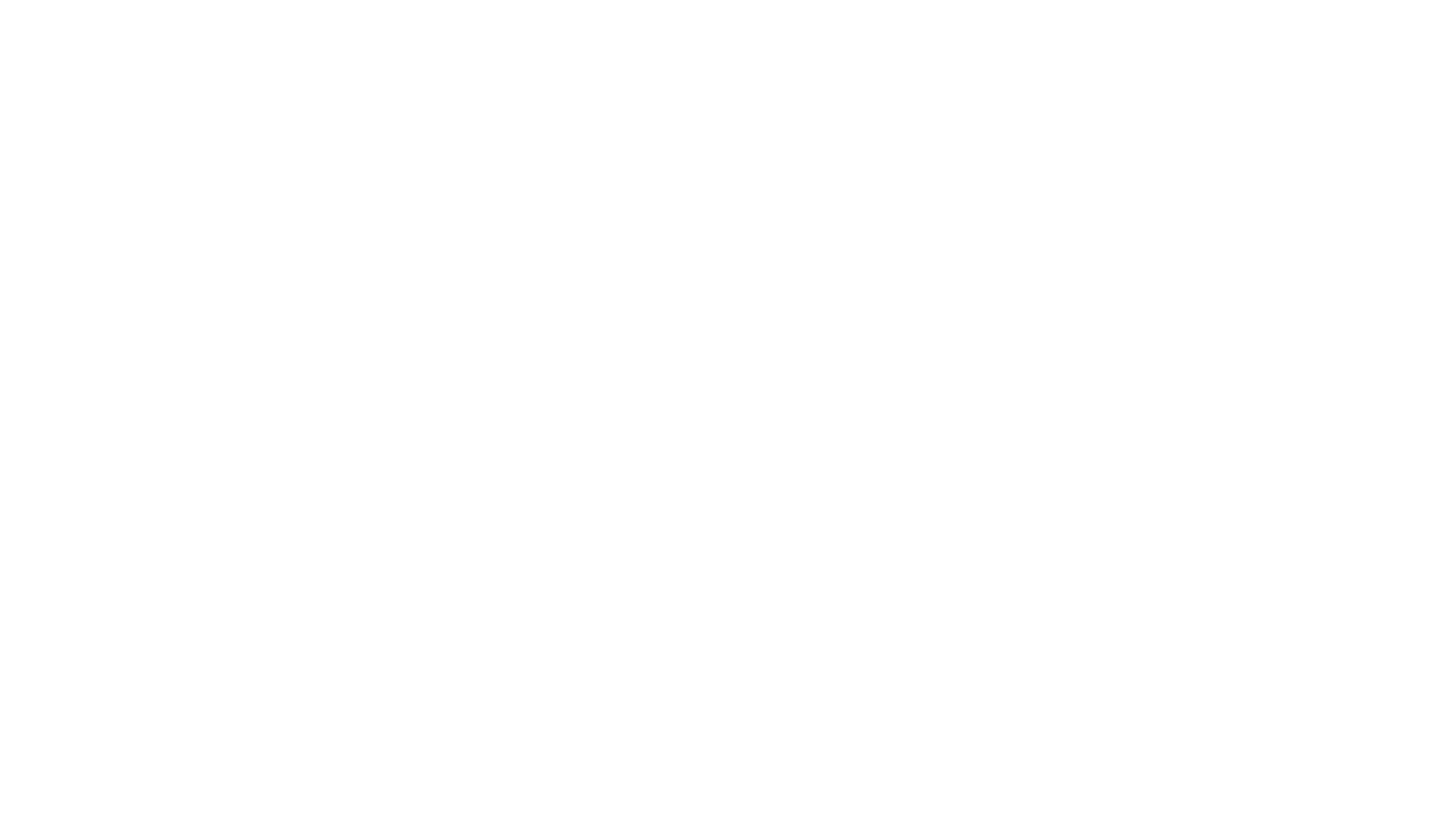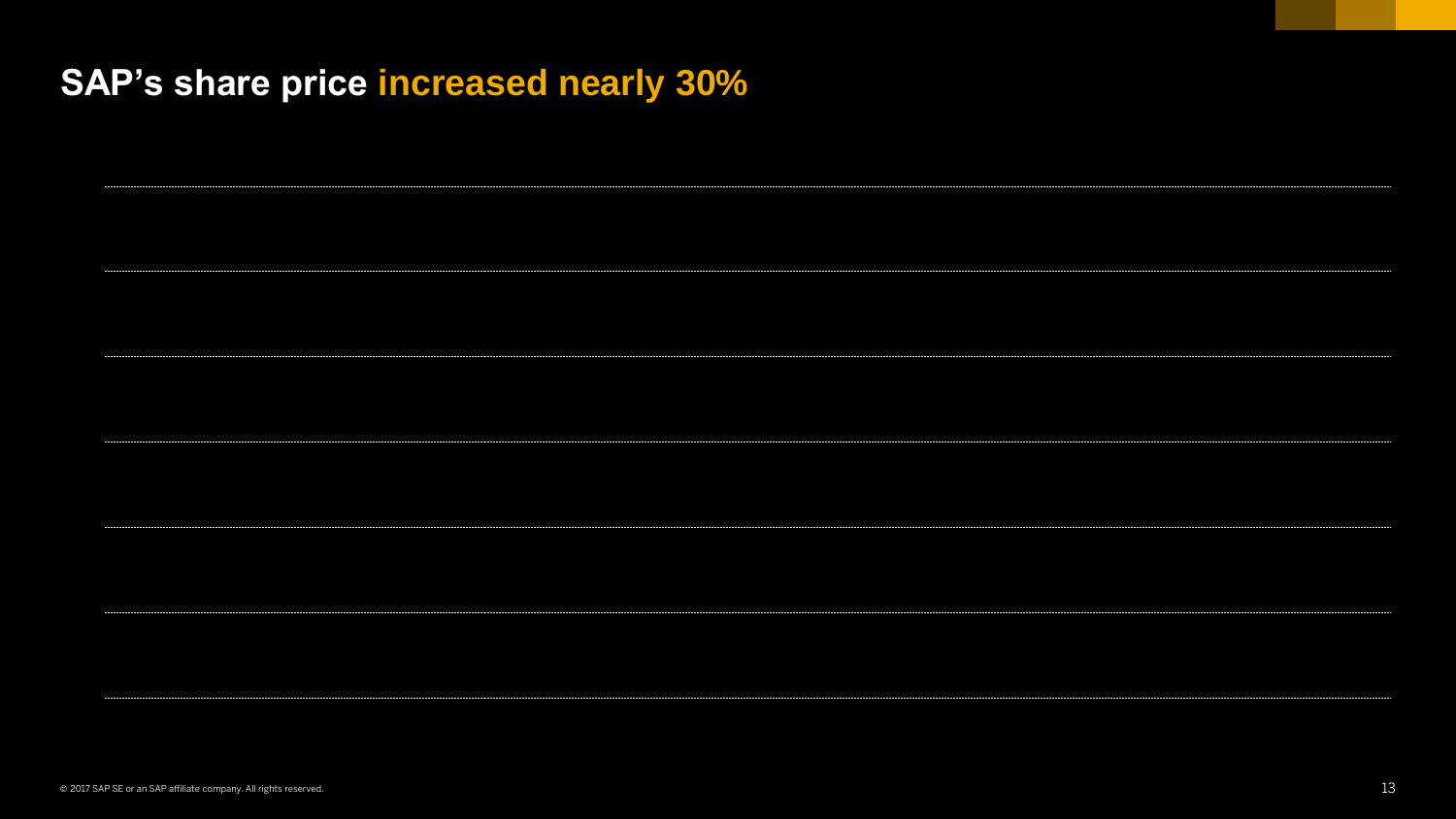### **Total amount of distributed dividends**



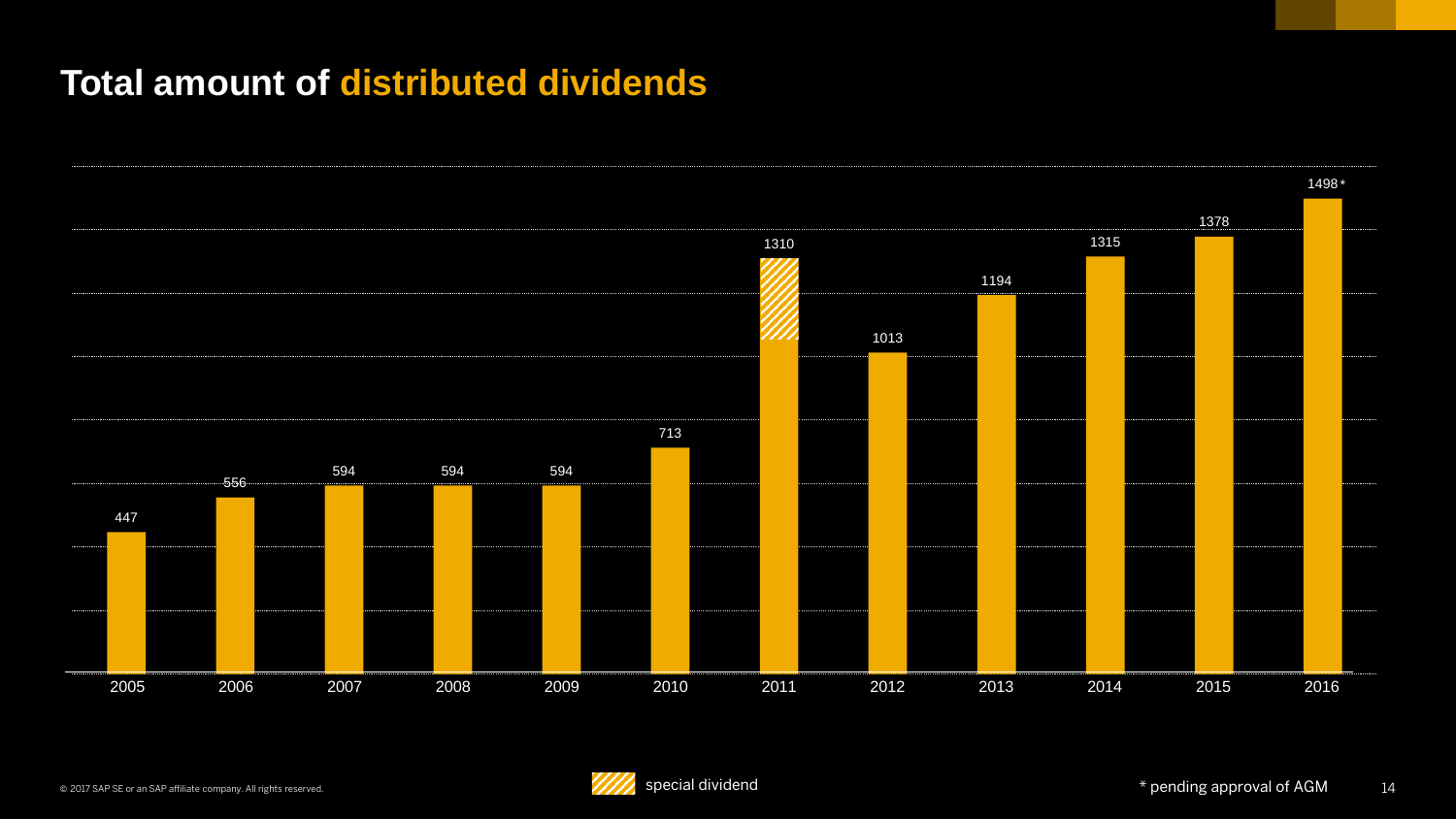**Help the world run better and improve people's lives**









### **Economy Society Environment**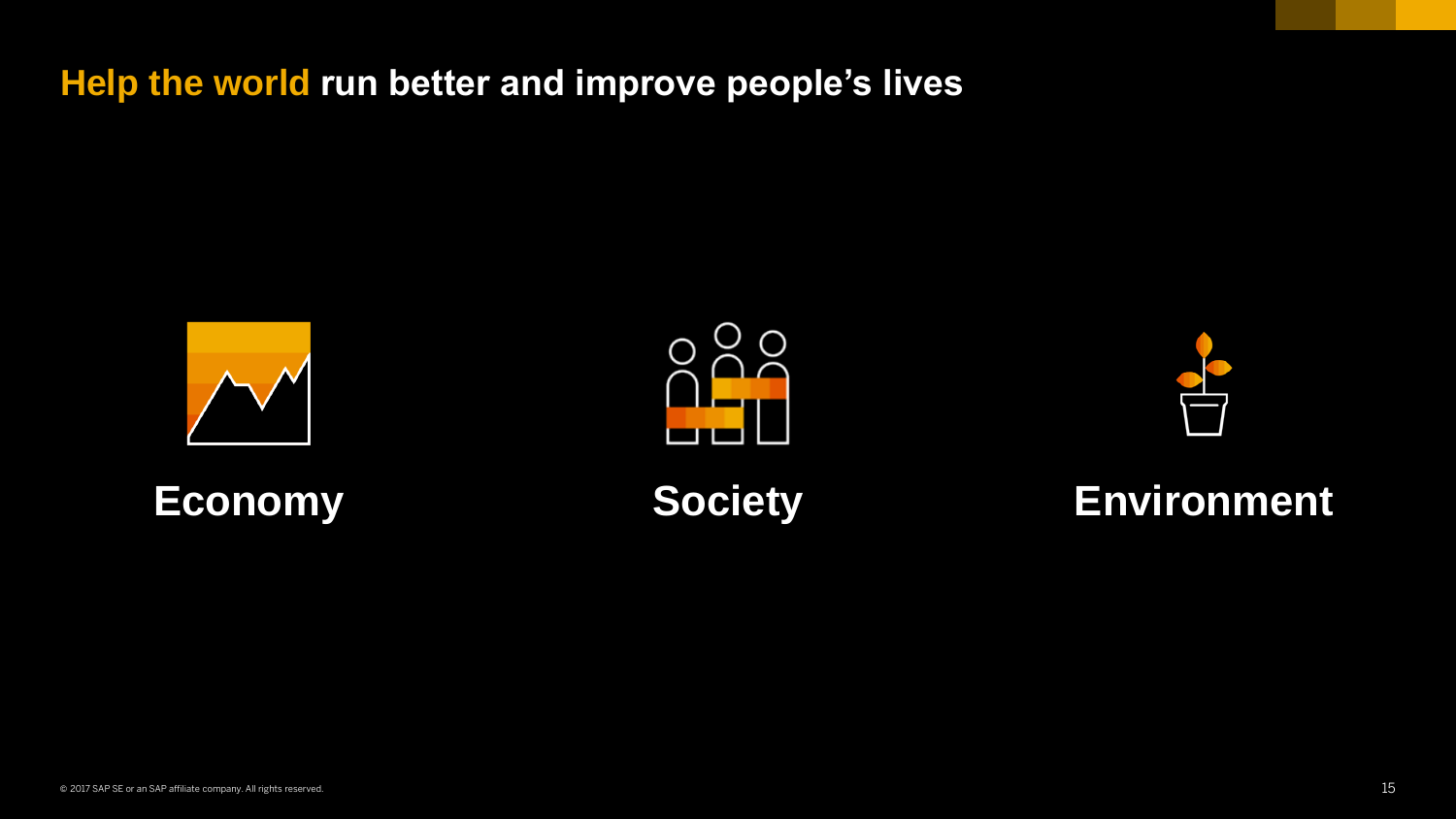# **Social Sabbatical Video**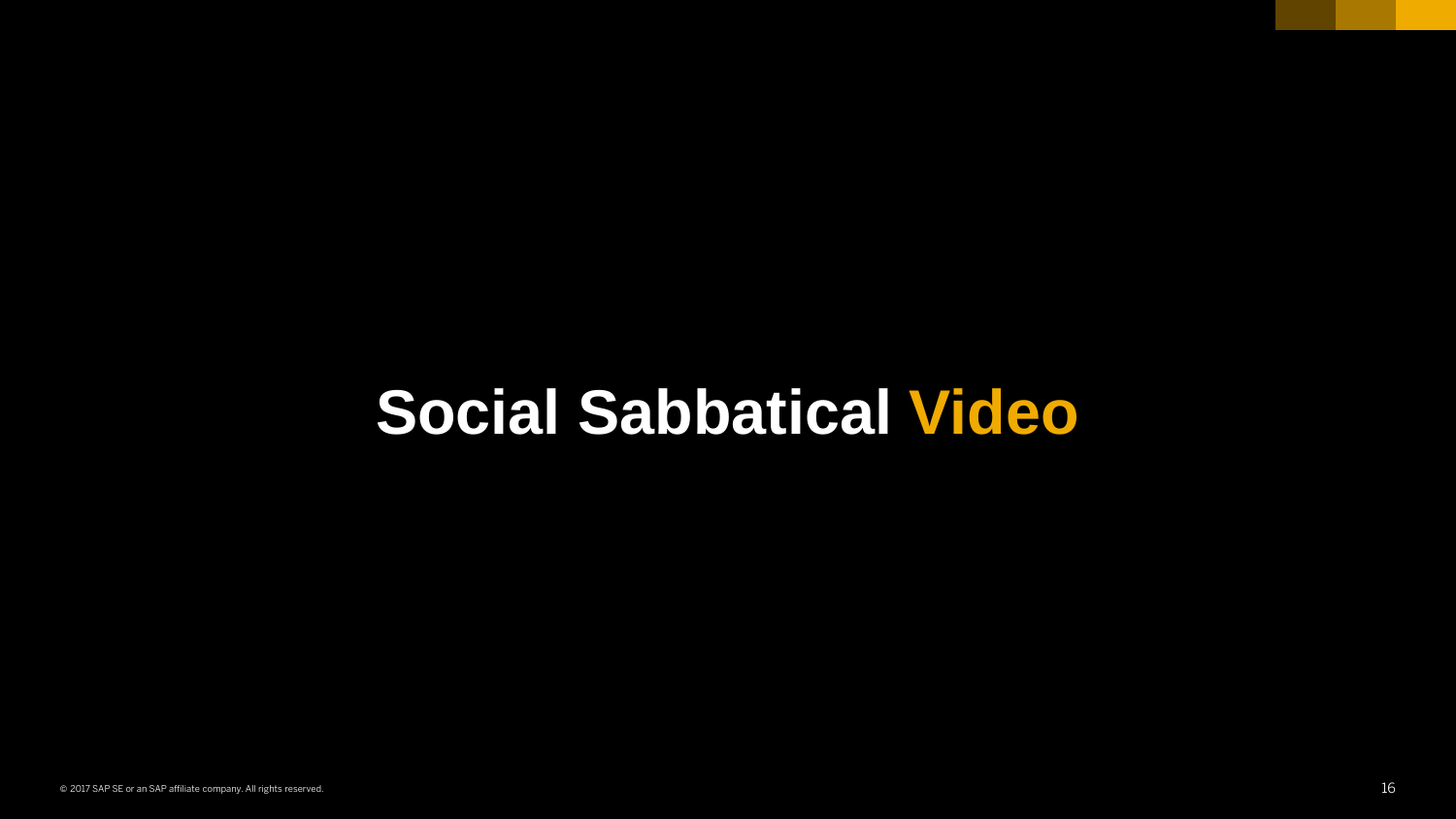### **Agenda topics** (abbreviated)

- 2. Appropriation of retained earnings for fiscal year 2016
- 3. Approval of acts of Executive Board
- 4. Approval of acts of Supervisory Board
- 5. Appointment of auditors for financial statements and group annual financial statements